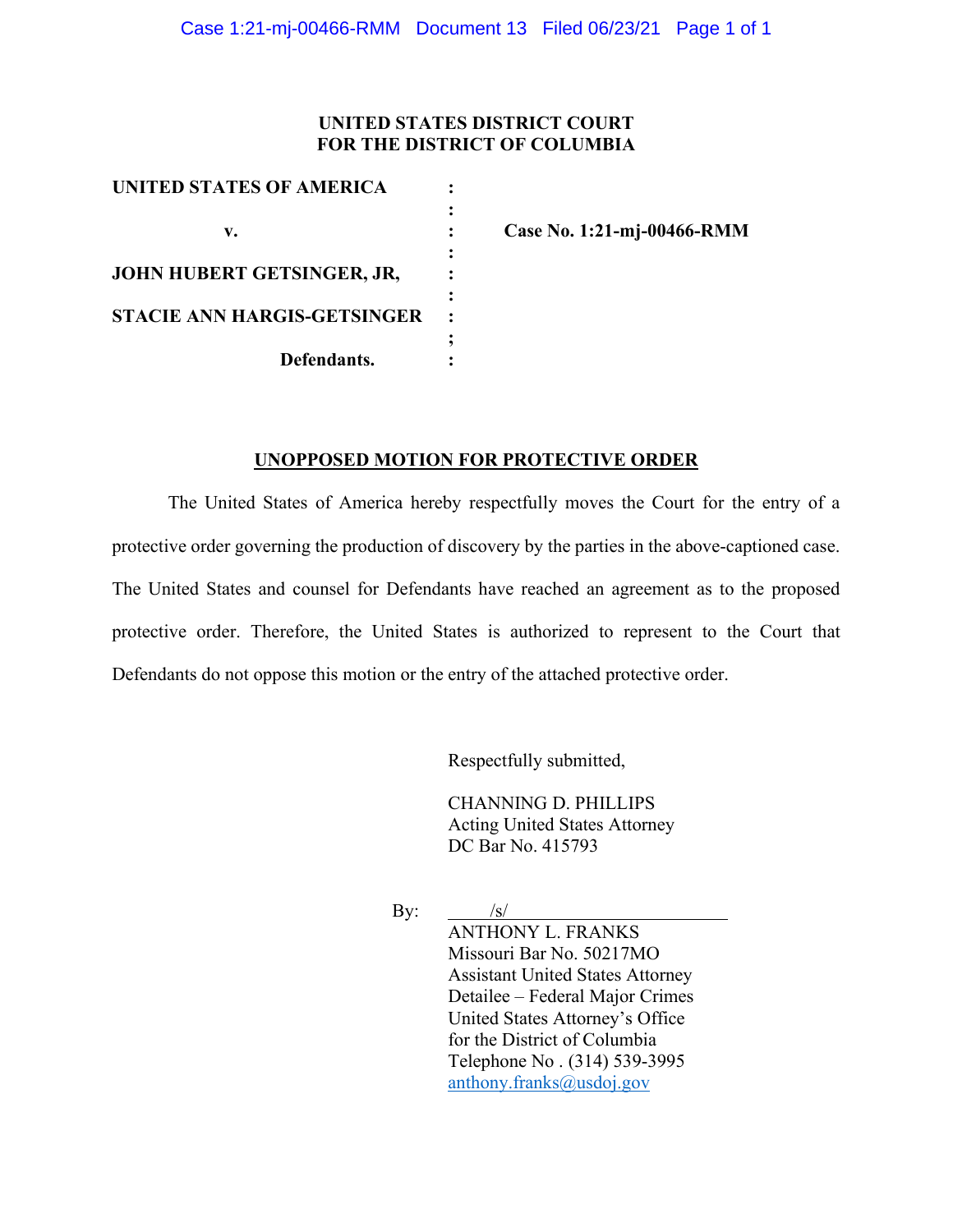## **UNITED STATES DISTRICT COURT FOR THE DISTRICT OF COLUMBIA**

| UNITED STATES OF AMERICA           |  |
|------------------------------------|--|
|                                    |  |
| v.                                 |  |
|                                    |  |
| JOHN HUBERT GETSINGER, JR,         |  |
|                                    |  |
| <b>STACIE ANN HARGIS-GETSINGER</b> |  |
|                                    |  |
| Defendants.                        |  |

**v. : Case No. 1:21-mj-00466-RMM**

## **PROTECTIVE ORDER GOVERNING DISCOVERY**

To expedite the flow of discovery material between the parties and adequately protect the United States' legitimate interests, it is, pursuant to the Court's authority under Fed. R. Crim. P. 16(d)(1) and with the consent of the parties, ORDERED:

1. **Materials Subject to this Order.** This Order governs materials provided by the United States at any stage of discovery during this case and which the United States has identified as either "Sensitive" or "Highly Sensitive." Examples of materials that the United States may designate as "Sensitive" or "Highly Sensitive" pursuant to this Order include but are not limited to:

- a. Personal identity information as identified in Rule 49.1 of the Federal Rules of Criminal Procedure, as well as telephone numbers, email addresses, driver's license numbers, and similar unique identifying information;
- b. Information regarding the government's confidential sources;
- c. Information that may jeopardize witness security;
- d. Contact information for, photographs of, and private conversations with individuals that do not appear to be related to the criminal conduct in this case;
- e. Medical or mental health records;
- f. Sources and methods law-enforcement officials have used, and will continue to use, to investigate other criminal conduct related to the publicly filed charges;
- g. Surveillance camera footage from the U.S. Capitol Police's extensive system of cameras on U.S. Capitol grounds;<sup>1</sup>

<sup>&</sup>lt;sup>1</sup> To be clear, this does not include footage from body worn cameras from other police departments that responded on January 6, 2021, the vast amount of which the United States will *not* designate as Sensitive or Highly Sensitive.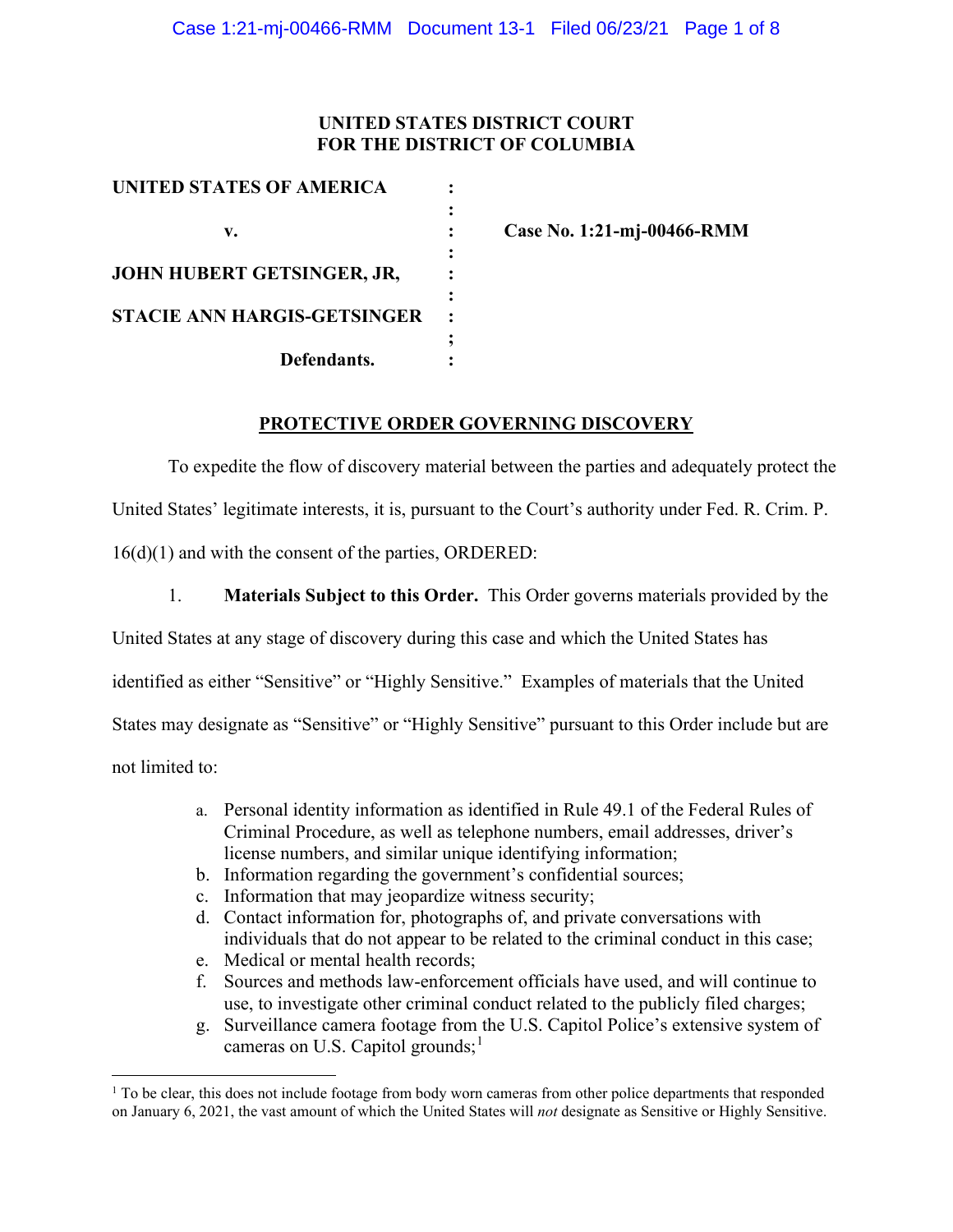- h. Repair estimates from the Architect of the Capitol;
- i. Materials designated as "security information" pursuant 2 U.S.C. §1979; and
- j. Tax returns or tax information.

This Order will not be used to designate materials as Sensitive or Highly Sensitive unless such designation is necessary for one of the reasons stated in this paragraph or for a similar reason not anticipated by this Order. The government agrees to make every effort to provide discovery in a manner that will allow for most discovery to be produced without such designations.

2. **Defendant.** Any reference to "Defendant" herein refers individually to each

defendant identified in the caption above.

3. **Legal Defense Team.** The "legal defense team" includes defense counsel

(defined as counsel of record in this case, including any post-conviction or appellate counsel)

and any attorneys, investigators, paralegals, support staff, and expert witnesses who are advising

or assisting defense counsel in connection with this case.

# 4. **Rules for the Handling of Sensitive and Highly Sensitive Materials.**

- a. **Limitations on Use.** Defendant and the legal defense team may use Sensitive and Highly Sensitive discovery materials solely in connection with the defense of this case and any other case connected to the events at the United States Capitol on January 6, 2021, including any post-conviction or appellate litigation, and for no other purpose, and in connection with no other proceeding, without further order of this Court.
- b. **Limitations on Dissemination.** No Sensitive or Highly Sensitive materials, or the information contained therein, may be disclosed to any persons other than Defendant, the legal defense team, or the person to whom the Sensitive or Highly Sensitive information solely and directly pertains or his/her counsel, without agreement of the United States or prior authorization from the Court.
- c. **Limitations on Reproduction.** Defendant, the legal defense team, and authorized persons shall not copy or reproduce the Sensitive or Highly Sensitive materials except in order to provide copies of the materials for use in connection with this case by Defendant, the legal defense team, the person to whom the Sensitive or Highly Sensitive information solely and directly

<sup>(</sup>Body worn camera footage will be marked Sensitive or Highly Sensitive only if it contains material described in paragraph one above or for a similar reason not anticipated by this Order.)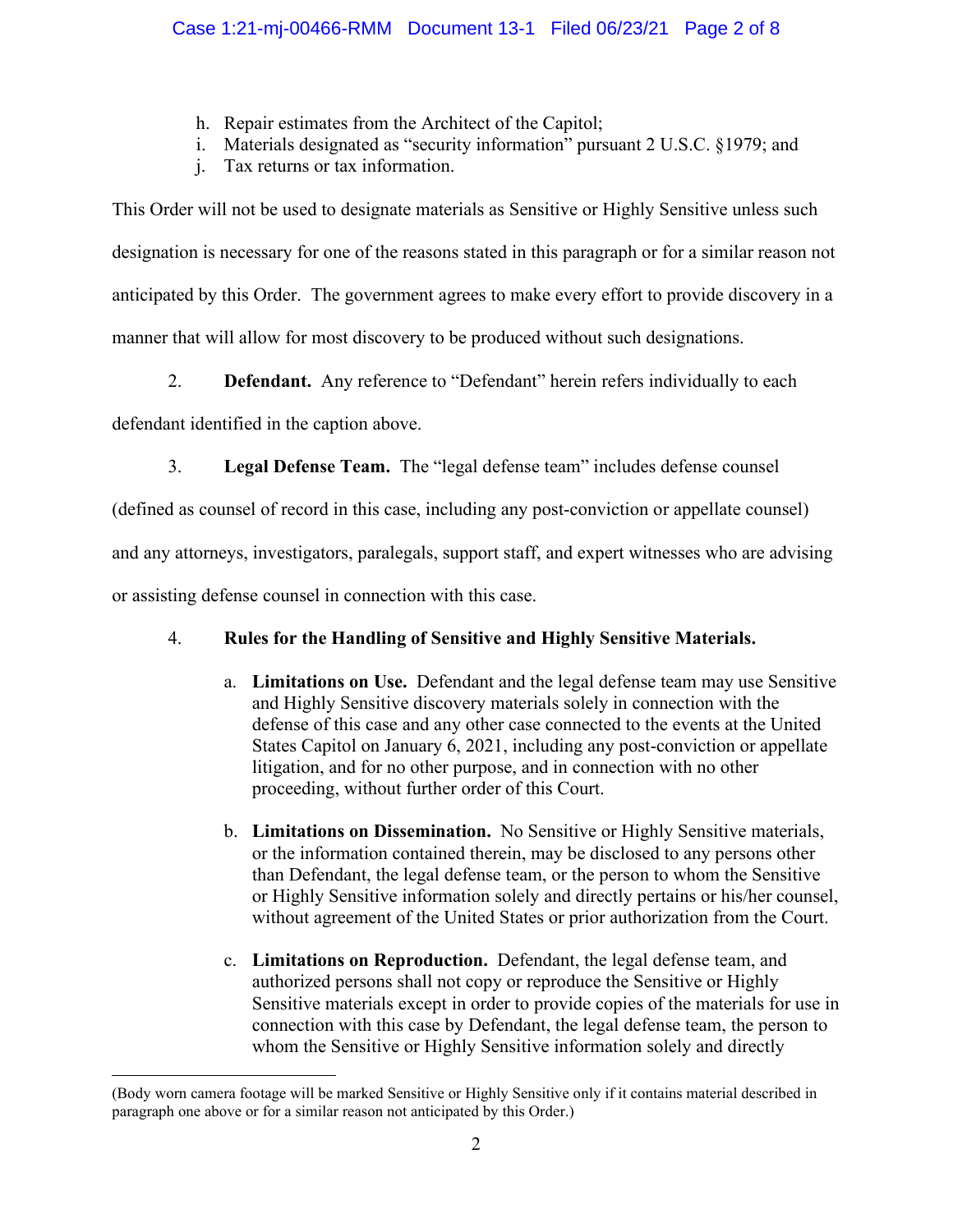pertains or his/her counsel, and other persons to whom the Court may authorize disclosure (collectively, "authorized persons").

If defense counsel provides Defendant access to Sensitive or Highly Sensitive materials, defense counsel must advise Defendant that Defendant may not record any personal identity information as identified in Rule 49.1 of the Federal Rules of Criminal Procedure or any telephone numbers, email addresses, driver's license numbers, and similar unique identifying information. By signing the attached affirmation, Defendant agrees not to do so.

Copies and reproductions, and any notes or records made in relation to the contents of the Sensitive and Highly Sensitive materials, are to be treated in the same manner as the original materials.

- d. **Court Filings.** Absent prior agreement by the parties or permission from the Court, no party shall disclose materials designated as Sensitive or Highly Sensitive in any public filing with the Court. Such materials shall be submitted under seal in accordance with Local Criminal Rule 49(f)(6). The Clerk of Court shall accept for filing under seal any filings made in compliance with that Rule and so marked by the parties pursuant to this Order.
- e. **Court Hearings.** The restrictions in this Order shall not limit either party in the use of the materials in judicial proceedings in this case. The procedures for use of designated Sensitive and Highly Sensitive materials during any hearing or the trial of this matter shall be determined by the parties and the Court in advance of the hearing or trial. No party shall disclose materials designated Sensitive or Highly Sensitive in open court without agreement by the parties that such materials may be disclosed in open court or prior authorization by the Court.

## 5. **Additional Rules for Handling of Sensitive Materials.** The following

additional terms apply to Sensitive materials:

a. **Storage.** Sensitive materials must be maintained in the custody and control of Defendant, the legal defense team, and authorized persons. This restriction shall not apply to the person to whom the Sensitive information solely and directly pertains or his/her attorney.

## 6. **Additional Rules for Handling of Highly Sensitive Materials.** The following

additional rules apply to Highly Sensitive materials:

a. **Additional Limitations on Dissemination.** Defense counsel may not provide a copy of Highly Sensitive materials to Defendant or permit Defendant to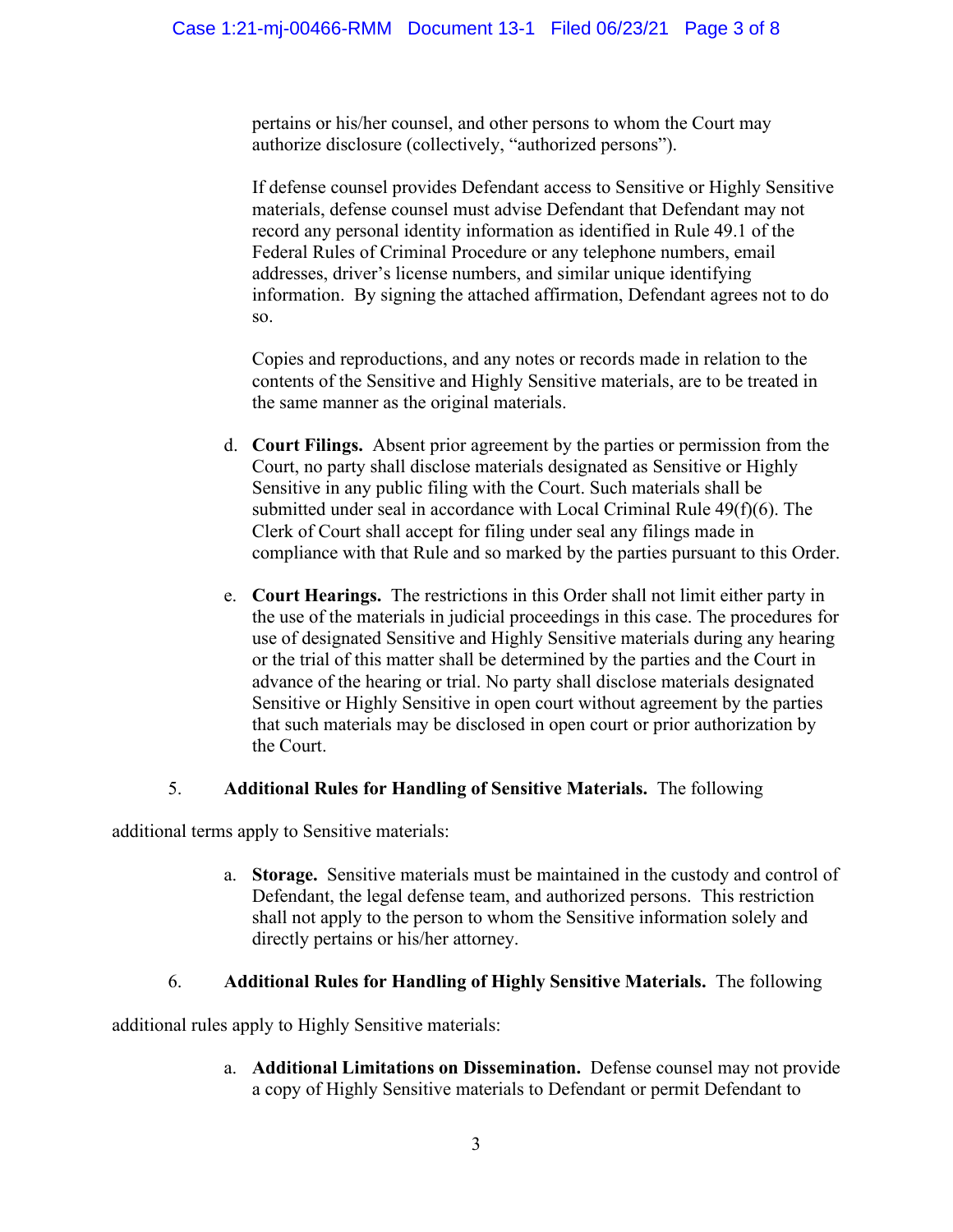view such materials unsupervised by defense counsel or an attorney, investigator, paralegal, or support staff person employed by defense counsel. The parties agree that defense counsel or an attorney, investigator, paralegal, or support staff person employed by defense counsel, may supervise Defendant by allowing access to Highly Sensitive materials through a cloudbased delivery system that permits Defendant to view the materials but does not permit Defendant the ability to download; provided that, prior to doing so, defense counsel first provides notice to the United States and allow the United States to file an objection with the Court if no agreement is reached.

- b. **Additional Limitations on Reproduction.** Counsel agrees that prior to showing materials to Defendant designated as Highly Sensitive, counsel or an attorney, investigator, paralegal, or support staff person employed by defense counsel will read Defendant the relevant parts of this Order, and remind Defendant of the consequences of violating the Order. If Defendant takes notes regarding Highly Sensitive materials, counsel or an attorney, investigator, paralegal, or support staff person employed by defense counsel must take reasonable steps to determine whether Defendant has copied any personal identity information as identified in Rule 49.1 of the Federal Rules of Criminal Procedure or any telephone numbers, email addresses, driver's license numbers, and similar unique identifying information.
- c. **Storage.** Highly Sensitive materials must be maintained in the custody and control of the legal defense team and authorized persons. This restriction shall not apply to the person to whom the Highly Sensitive information solely and directly pertains or his/her attorney.

## 7. **Viewing by Incarcerated Defendants.** If Defendant is in the custody of the

United States Marshals Service, defense counsel is authorized to provide a copy of discovery materials to the appropriate point of contact so that the defendant can view the discovery materials, subject to the terms of this Order.

8. **Disputes.** The parties shall make a good faith effort to resolve any dispute about a sensitivity designation before requesting the Court's intervention. The United States may agree to remove or reduce a sensitivity designation without further order of this Court. Whenever the redaction of specified information will resolve the basis for which a sensitivity designation was applied, the United States will agree to redaction, and such redaction will render the materials no longer subject to this Order. Any agreement to reduce or remove a sensitivity designation or to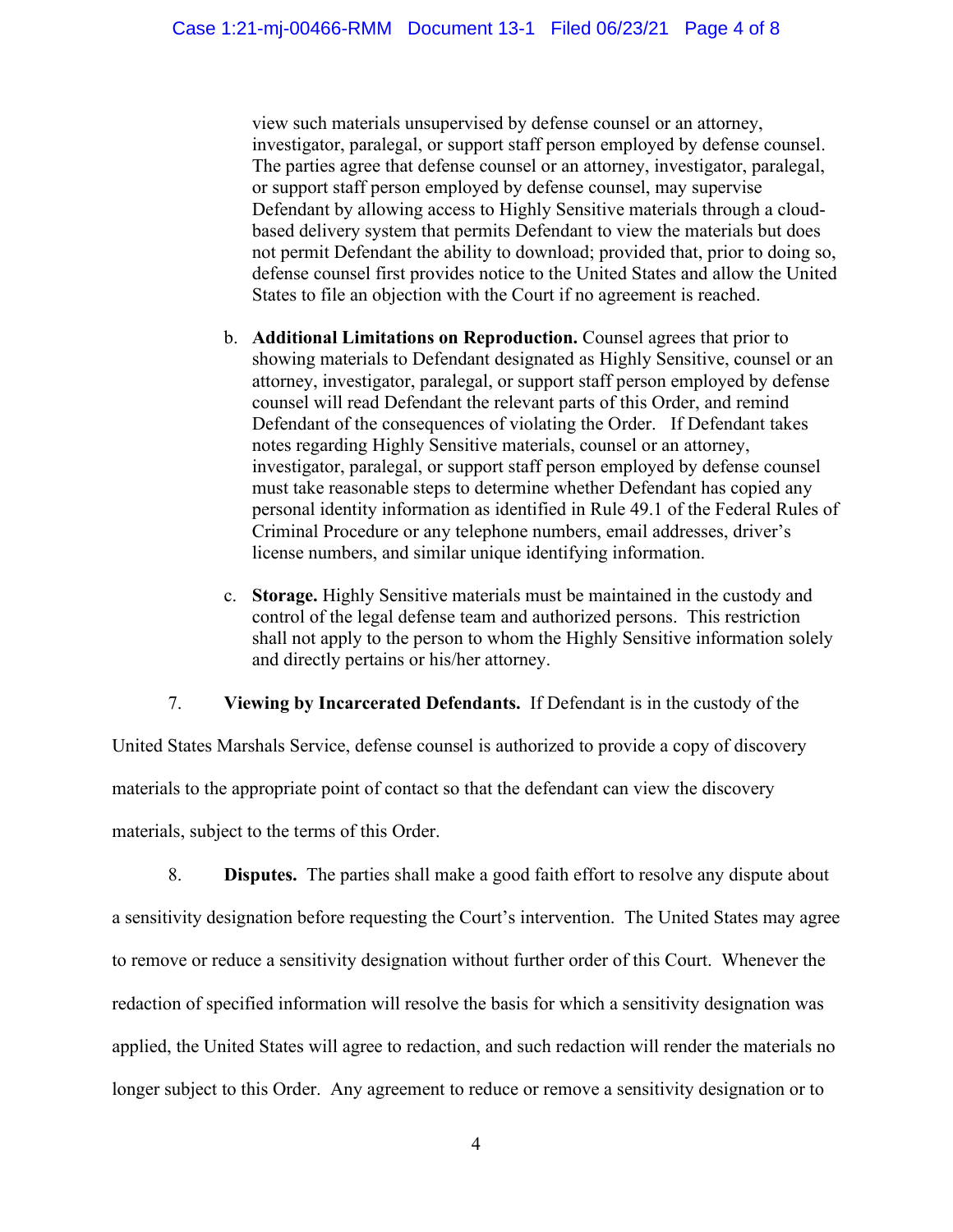#### Case 1:21-mj-00466-RMM Document 13-1 Filed 06/23/21 Page 5 of 8

redact specific information shall be memorialized in writing.

9. **Modification Permitted.** Nothing in this Order shall prevent any party from seeking modification of this Order nor prevent the defense from contesting a sensitivity designation. The parties agree that the burden of demonstrating the need for a protective order remains with the government at all times.

10. **Failure not Waiver.** The failure by the United States to designate any materials

as Sensitive or Highly Sensitive upon disclosure shall not constitute a waiver of the United

States' ability to later designate the materials as Sensitive or Highly Sensitive but the

government must separately identify and memorialize the changed status of those materials in

writing.

11. **Automatic Exclusions from this Order.** This Order does not apply to materials

that:

- a. Are, or later become, part of the public court record, including materials that have been received in evidence in this or other public trials or hearings;
- b. Were derived directly from Defendant or that pertain solely to Defendant. Examples of such materials include Defendant's own financial records, telephone records, digital device downloads, social media records, electronic communications, arrest records, and statements to law enforcement; <sup>2</sup> and
- c. Materials that the defense obtains by means other than discovery.

## 12. **Government's Discovery Obligations.** Nothing in this Order modifies the

United States' obligations at any stage of discovery in this case pursuant to Federal Rules of Criminal Procedure 16 and 26.2, Local Criminal Rule 5.1, 18 U.S.C. § 3500 (the Jencks Act), and the government's general obligation to produce exculpatory and impeachment information in

 $2$  Discoverable materials that were derived directly from Defendant or that pertain solely to Defendant are exempt from this Order regardless of whether the United States has designated any such materials as "Sensitive" or "Highly Sensitive" because the same materials are being provided or made available to co-defendants or other persons charged in connection with the events at the United States Capitol on January 6, 2021.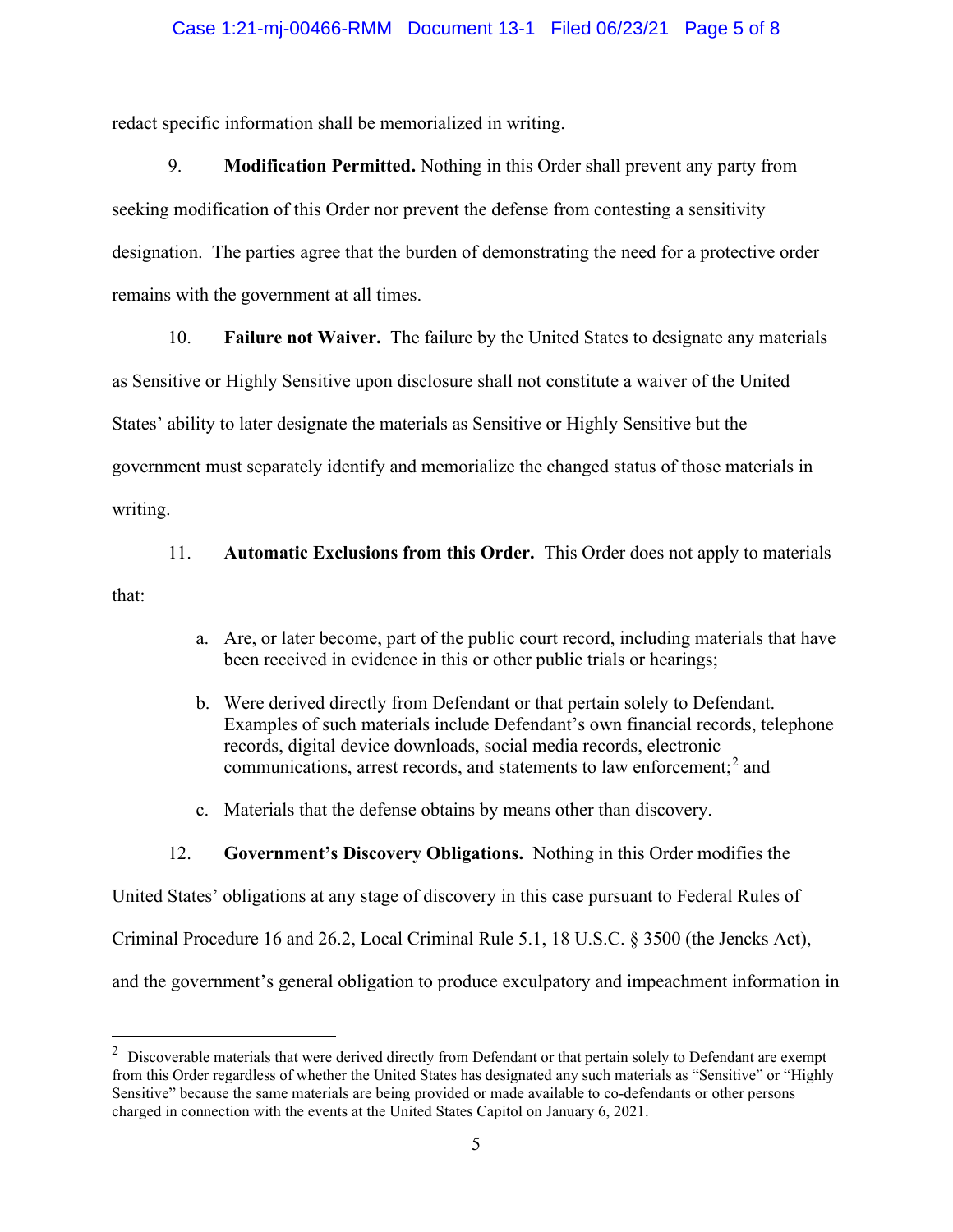#### Case 1:21-mj-00466-RMM Document 13-1 Filed 06/23/21 Page 6 of 8

criminal cases.

13. **Defense Counsel's Obligations.** Defense counsel must provide a copy of this Order to, and review the terms of this Order with, members of the legal defense team, Defendant, and any other person, before providing them access to Sensitive or Highly Sensitive materials. Defense counsel must obtain a fully executed copy of Attachment A before providing Defendant access to Sensitive or Highly Sensitive materials, and must file a copy with the Court within one week of execution.

14. **No Ruling on Discoverability or Admissibility**. This Order does not constitute a ruling on the question of whether any particular material is properly discoverable or admissible and does not constitute any ruling on any potential objection to the discoverability or admissibility of any material.

15. **Duration.** The terms of this Order shall remain in effect after the conclusion of this case and the parties shall be bound by it unless otherwise ordered by the Court.

**SO ORDERED** this \_\_\_\_\_ day of \_\_\_\_\_\_\_\_, 2021.

HONORABLE ROBIN M. MERIWEATHER United States Magistrate Judge

\_\_\_\_\_\_\_\_\_\_\_\_\_\_\_\_\_\_\_\_\_\_\_\_\_\_\_\_\_\_\_\_\_\_\_\_\_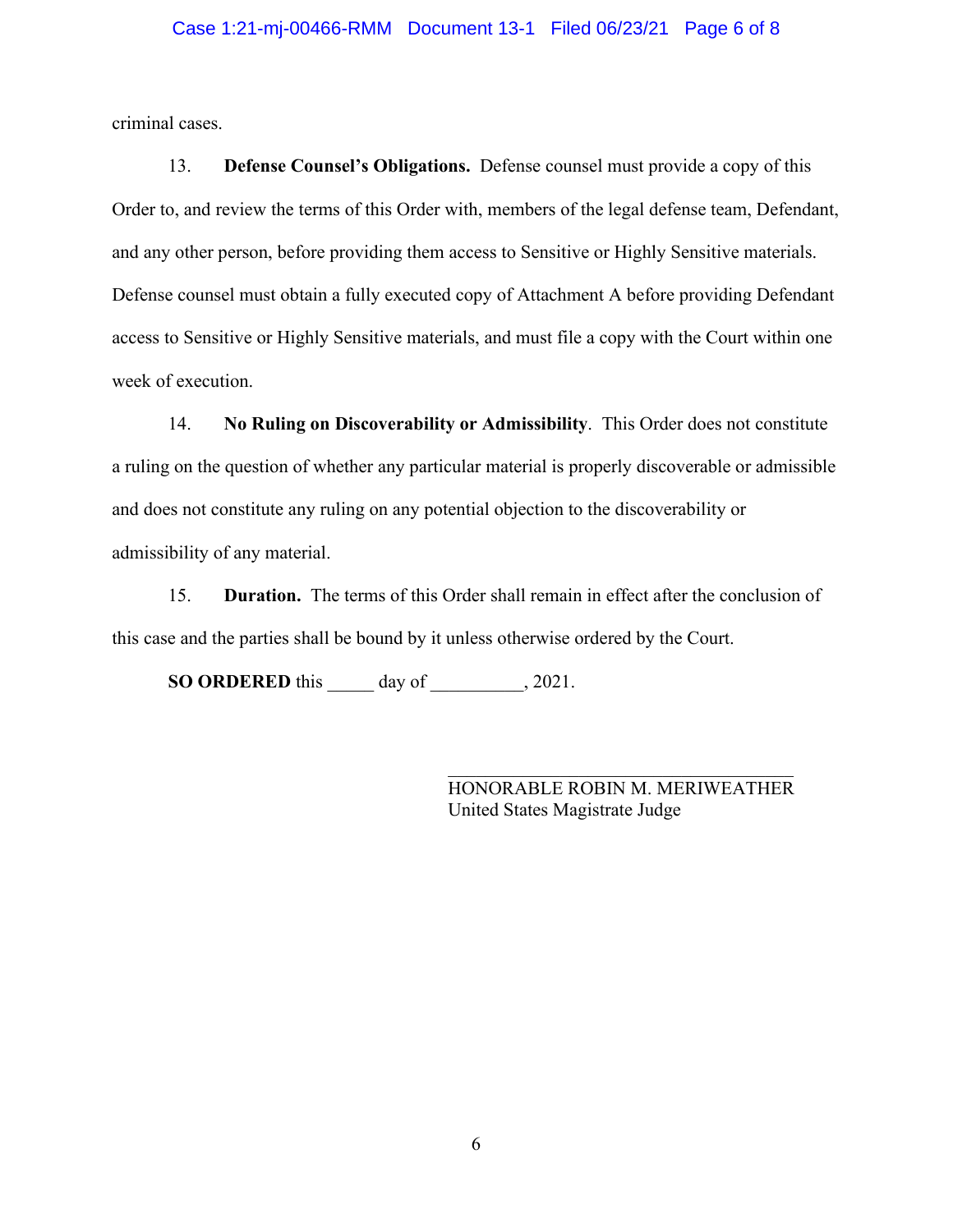## **ATTACHMENT A**

## **Defendant's Acceptance**

I have read this Protective Order and carefully reviewed every part of it with my attorney. I am fully satisfied with the legal services provided by my attorney in connection with this Protective Order and all matters relating to it. I fully understand this Protective Order and voluntarily agree to it. No threats have been made to me, nor am I under the influence of anything that could impede my ability to understand this Protective Order fully.

Date **JOHN HUBERT GETSINGER, JR** Defendant